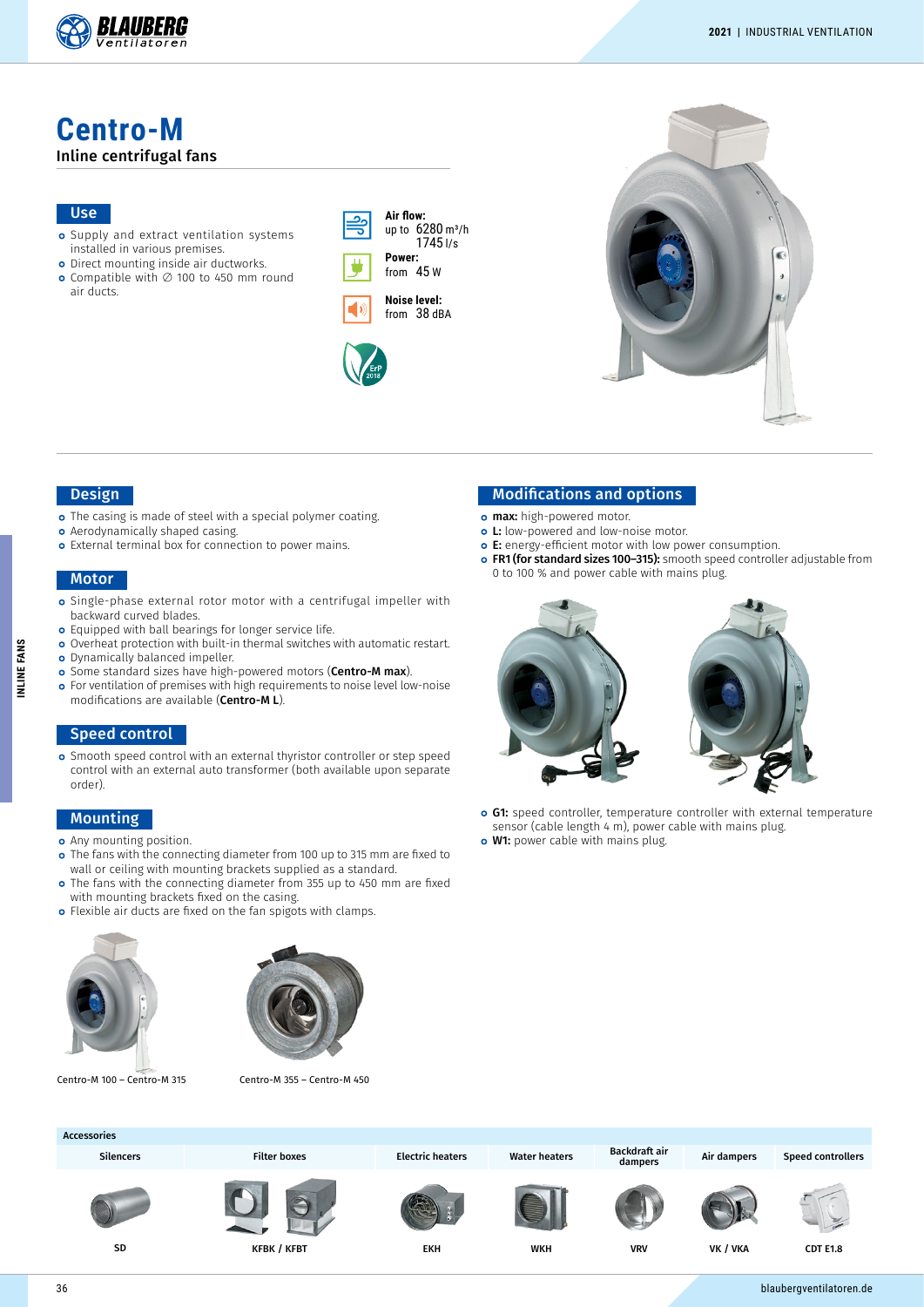

## Designation key

Series Duct diameter [mm] Motor modifications Options **Centro-M 100; 125; 150; 160; 200; 250; 315; 355; 400; 450**

# **max:** high-powered motor **L:** low-powered motor **E:** motor with low power consumption

**FR1 (for standard sizes 100-315):** smooth speed controller adjustable from 0 to 100 % and power cable with mains plug

# **Overall dimensions** [mm]

|                                |     |                                           | E: motor with low power consumption |           | G1: speed controller, temperature controller with external temperature sensor, power cable<br>with mains plug<br>W1: power cable with mains plug |               |    |                                               |             |  |  |
|--------------------------------|-----|-------------------------------------------|-------------------------------------|-----------|--------------------------------------------------------------------------------------------------------------------------------------------------|---------------|----|-----------------------------------------------|-------------|--|--|
| <b>Overall dimensions</b> [mm] |     |                                           |                                     |           |                                                                                                                                                  |               |    |                                               |             |  |  |
| <b>Type</b>                    | ØD  | ØD1                                       | $\, {\bf B}$                        | <b>B1</b> | L                                                                                                                                                | L1            | L2 | L3                                            | Weight [kg] |  |  |
| Centro-M 100 L                 | 98  | 255                                       | 310                                 | 270       | 205                                                                                                                                              | 20            | 25 | 30                                            | 2.9         |  |  |
| Centro-M 100                   | 98  | 255                                       | 310                                 | 270       | 205                                                                                                                                              | 20            | 25 | 30                                            | 3.2         |  |  |
| Centro-M 125 L                 | 123 | 255                                       | 310                                 | 270       | 205                                                                                                                                              | 20            | 25 | 30                                            | 2.9         |  |  |
| Centro-M 125                   | 123 | 255                                       | 310                                 | 270       | 205                                                                                                                                              | 20            | 25 | 30                                            | 3.2         |  |  |
| Centro-M 150                   | 149 | 345                                       | 395                                 | 355       | 200                                                                                                                                              | $20\,$        | 20 | 40                                            | 5.1         |  |  |
| Centro-M 150 max               | 149 | 345                                       | 395                                 | 355       | 230                                                                                                                                              | 20            | 20 | 40                                            | 5.6         |  |  |
| Centro-M 160                   | 159 | 305                                       | 360                                 | 320       | 220                                                                                                                                              | 25            | 25 | 30                                            | 5.0         |  |  |
| Centro-M 160 max               | 158 | 340                                       | 390                                 | 350       | 245                                                                                                                                              | 25            | 20 | 40                                            | 6.4         |  |  |
| Centro-M 200                   | 198 | 345                                       | 395                                 | 355       | 255                                                                                                                                              | 25            | 30 | 40                                            | 6.6         |  |  |
| Centro-M 200 max               | 198 | 345                                       | 395                                 | 355       | 255                                                                                                                                              | 25            | 30 | 40                                            | 8.3         |  |  |
| Centro-M 250 E                 | 248 | 345                                       | 395                                 | 355       | 250                                                                                                                                              | 25            | 30 | 40                                            | 6.2         |  |  |
| Centro-M 250                   | 248 | 345                                       | 395                                 | 355       | 250                                                                                                                                              | 25            | 30 | 40                                            | 8.4         |  |  |
| Centro-M 315                   | 314 | 405                                       | 455                                 | 415       | 260                                                                                                                                              | $30\,$        | 30 | 40                                            | 8.0         |  |  |
| Centro-M 315 max               | 314 | 405                                       | 455                                 | 415       | 290                                                                                                                                              | 30            | 30 | 40                                            | 8.8         |  |  |
| Centro-M 355 L                 | 353 | 460                                       | 522                                 | 522       | 506                                                                                                                                              | 60            | 60 | 70                                            | 18.8        |  |  |
| Centro-M 400                   | 398 | 570                                       | 663                                 | 634       | 570                                                                                                                                              | 60            | 60 | 70                                            | 25.1        |  |  |
| Centro-M 450                   | 448 | 608                                       | 700                                 | 670       | 644                                                                                                                                              | 60            | 60 | $80\,$                                        | 27.26       |  |  |
| B<br>$\sigma$                  | ์B1 | $\overline{\varnothing}$ 6<br>$\Box$<br>ø | ρD                                  |           | øρ<br>্যি                                                                                                                                        | B<br>B)<br>LЗ |    | $\Omega$<br>$\overline{\mathsf{d}}$<br>ø<br>ø |             |  |  |





Centro-M 100 – Centro-M 315 Centro-M 355 – Centro-M 450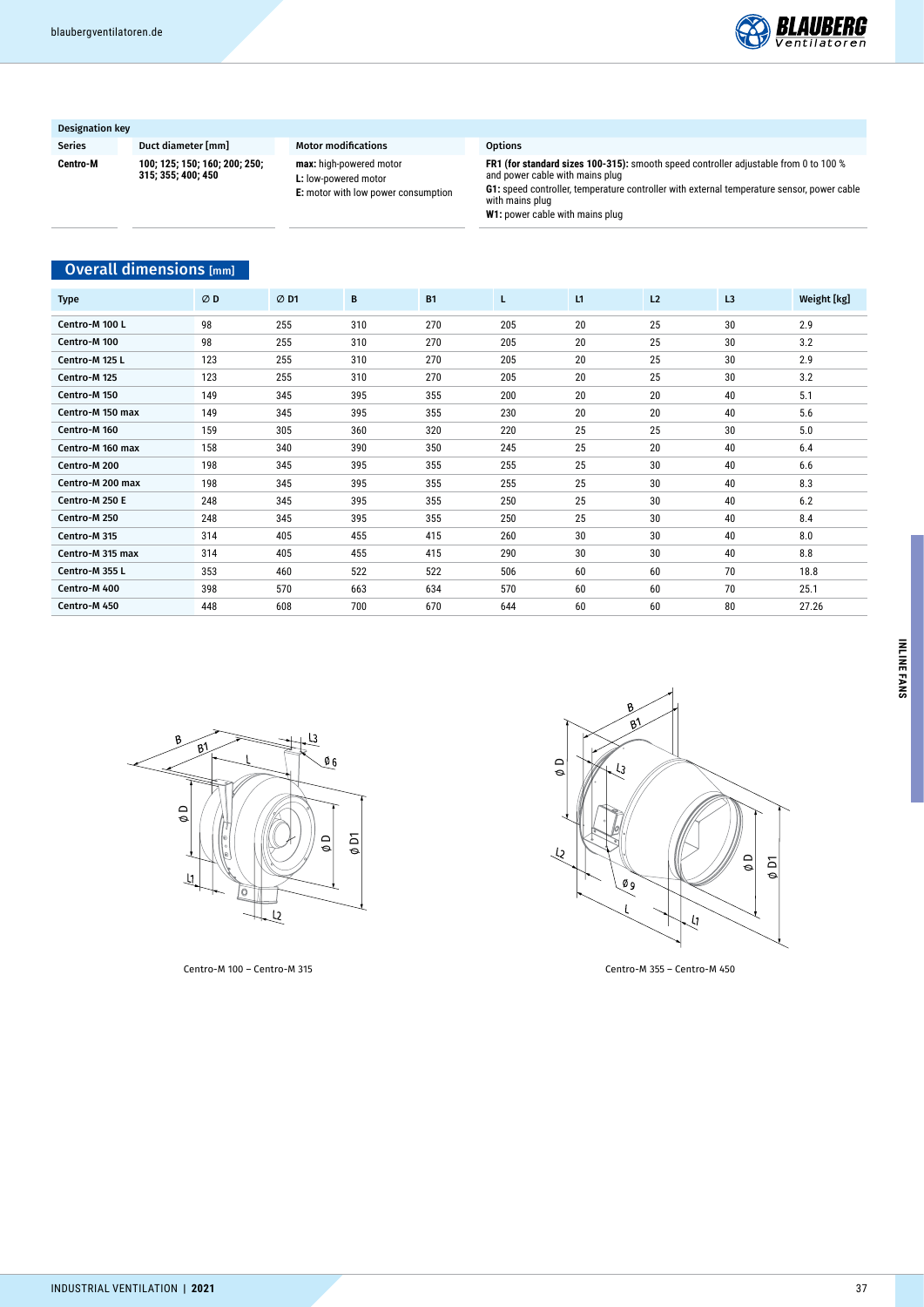# Technical data

| <b>Parameters</b>                 | Centro-M 100 L |                          | Centro-M 100                     |                          |                                  | Centro-M 125 L           | Centro-M 125 |          |  |
|-----------------------------------|----------------|--------------------------|----------------------------------|--------------------------|----------------------------------|--------------------------|--------------|----------|--|
| Voltage [V]                       |                | $\sim 230$               |                                  | $\sim 230$               |                                  | $\sim 230$               | $1 - 230$    |          |  |
| Frequency [Hz]                    | 50             | 60                       | 50                               | 60                       | 50                               | 60                       | 50           | 60       |  |
| Power [W]                         | 45             | 50                       | 60                               | 82                       | 47                               | 54                       | 64           | 85       |  |
| Current [A]                       | 0.24           | 0.23                     | 0.28                             | 0.36                     | 0.25                             | 0.24                     | 0.29         | 0.37     |  |
| Air flow $[m^3/h (l/s)]$          | 233(65)        | 267(74)                  | 279 (78)                         | 278 (77)                 | 326 (91)                         | 370 (103)                | 360 (100)    | 357 (99) |  |
| $RPM$ [min <sup>-1</sup> ]        | 2780           | 3300                     | 2840                             | 3320                     | 2760                             | 3240                     | 2840         | 3300     |  |
| Sound pressure level at 3 m [dBA] | 38             | 39                       | 40                               | 41                       | 37                               | 38                       | 40           | 42       |  |
| Transported air temperature [°C]  | $-25+45$       |                          | $-25+45$                         |                          |                                  | $-25+45$                 | $-25+45$     |          |  |
| <b>SEC class</b>                  | C              | $\overline{\phantom{a}}$ | C                                | $\overline{\phantom{0}}$ | C                                | $\overline{\phantom{0}}$ | C            |          |  |
| IP rating                         | IPX4           |                          | IPX4                             |                          |                                  | IPX4                     | IPX4         |          |  |
| <b>Motor IP rating</b>            | IP44           |                          | <b>IP44</b>                      |                          |                                  | IP44                     | IP44         |          |  |
| ErP                               | 2018<br>-      |                          | 2018<br>$\overline{\phantom{a}}$ |                          | 2018<br>$\overline{\phantom{0}}$ |                          | 2018         | -        |  |

#### **CENTRO-M 100 L, CENTRO-M 100**

| Sound power level,                  | <b>Total</b> |       | Octave frequency bands [Hz] |    |    | LpA LpA |    |                                 |    |     |                |
|-------------------------------------|--------------|-------|-----------------------------|----|----|---------|----|---------------------------------|----|-----|----------------|
| A-weighted                          |              | 63    |                             |    |    |         |    | 125 250 500 1000 2000 4000 8000 |    | 3 m | 1 <sub>m</sub> |
|                                     |              |       |                             |    |    |         |    |                                 |    |     |                |
| Centro-M 100 L                      |              |       |                             |    |    |         |    |                                 |    |     |                |
| Lwa to inlet [dBA]                  | 78           | 56.   | 70                          | 77 | 68 | 63      | 59 | 53                              | 43 | 58  | 68             |
| Lwa to outlet [dBA]                 | 77           | 63    | 70                          | 75 | 67 | 60      | 56 | 52                              | 41 | 57  | 67             |
| L <sub>w</sub> to environment [dBA] | 59           | 27    | 47                          | 49 | 53 | 54      | 51 | 42                              | 32 | 38  | 48             |
| Centro-M 100                        |              |       |                             |    |    |         |    |                                 |    |     |                |
| Lwa to inlet [dBA]                  | 84           | 56 76 |                             | 82 | 72 | 68      | 65 | 59                              | 50 | 63  | -73            |
| Lwa to outlet [dBA]                 | 83           | 63    | 76                          | 81 | 71 | 65      | 62 | 57                              | 49 | 62  | 72             |
| L <sub>w</sub> to environment [dBA] | 60           | 29    | ΔΔ                          | 52 | 55 | 54      | 54 | 44                              | 31 | 40  | 50             |
|                                     |              |       |                             |    |    |         |    |                                 |    |     |                |



## **CENTRO-M 125 L, CENTRO-M 125**

| Sound power level,          | Total |    | Octave frequency bands [Hz] |                   |    | LpA LpA |                                 |    |    |         |    |
|-----------------------------|-------|----|-----------------------------|-------------------|----|---------|---------------------------------|----|----|---------|----|
| A-weighted                  |       | 63 |                             |                   |    |         | 125 250 500 1000 2000 4000 8000 |    |    | 3 m 1 m |    |
| Centro-M 125 L              |       |    |                             |                   |    |         |                                 |    |    |         |    |
| Lwa to inlet [dBA]          | 79    | 57 | 71                          | $^{\prime\prime}$ | 69 | 64      | 60                              | 54 | 43 | 58      | 68 |
| Lwa to outlet [dBA]         | 78    | 64 | 71                          | 76                | 68 | 61      | 57                              | 53 | 41 | 58      | 68 |
| Lwa to environment [dBA] 58 |       | 27 | 46                          | 48                | 52 | 53      | 50                              | 41 | 32 | 37      | 47 |
| Centro-M 125                |       |    |                             |                   |    |         |                                 |    |    |         |    |
| Lwa to inlet [dBA]          | 83    | 60 | 75                          | 81                | 73 | 67      | 63                              | 57 | 46 | 62      | 72 |
| Lwa to outlet [dBA]         | 82    | 67 | 75                          | 80                | 72 | 64      | 60                              | 55 | 44 | 61      | 71 |
| Lwa to environment [dBA] 61 |       | 28 | 49                          | 51                | 55 | 57      | 53                              | 44 | 34 | 40      | 50 |

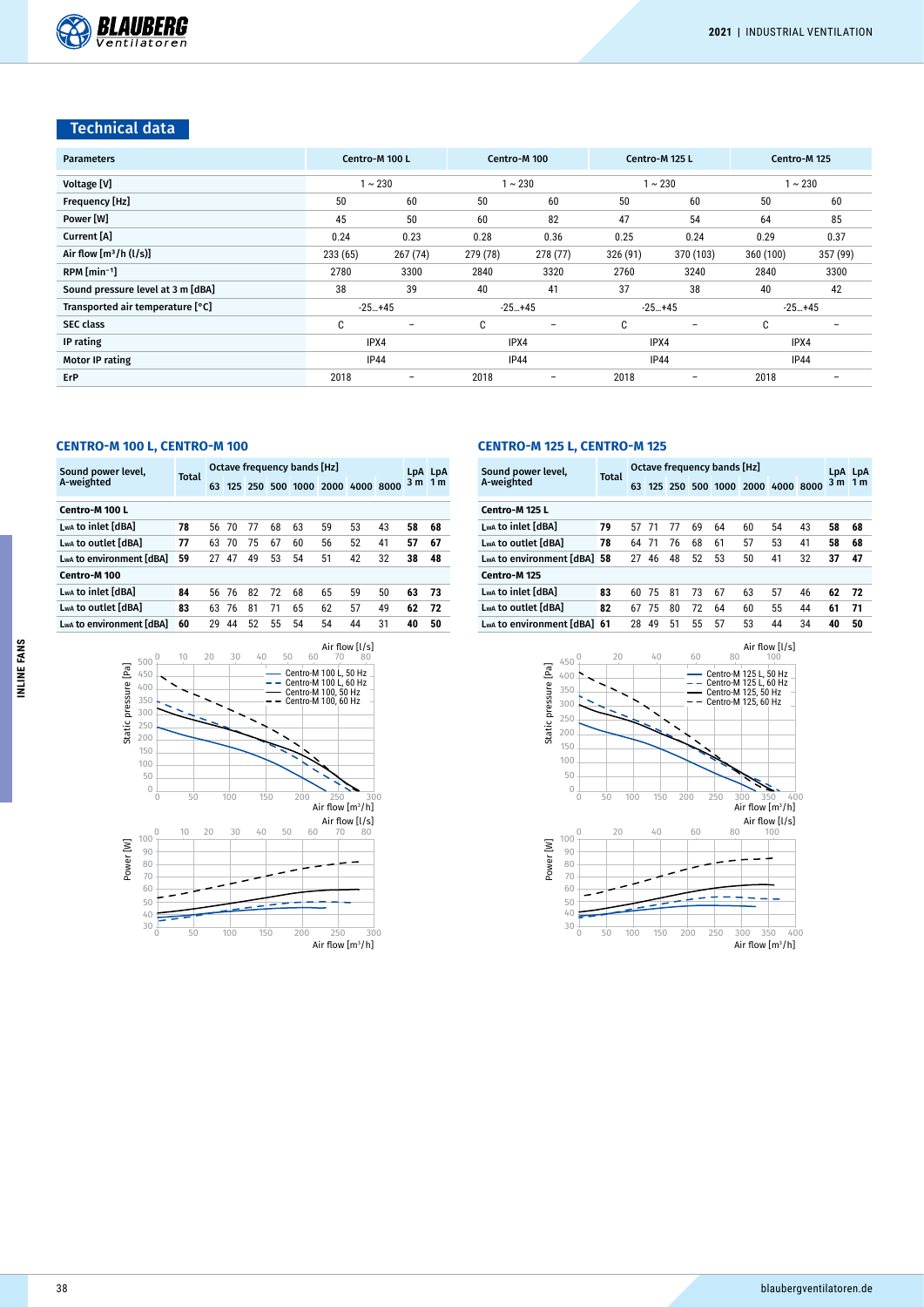

| <b>Parameters</b>                 | Centro-M 150                     |                          | Centro-M 150 max |                          | Centro-M 160 |                          | Centro-M 160 max |           |  |
|-----------------------------------|----------------------------------|--------------------------|------------------|--------------------------|--------------|--------------------------|------------------|-----------|--|
| Voltage [V]                       |                                  | $1 - 230$                |                  | $1 - 230$                |              | $1 - 230$                | $1 - 230$        |           |  |
| Frequency [Hz]                    | 50                               | 60                       | 50               | 60                       | 50           | 60                       | 50               | 60        |  |
| Power [W]                         | 100<br>125                       |                          | 127              | 174                      | 99           | 137                      | 121              | 170       |  |
| Current [A]                       | 0.45<br>0.55                     |                          | 0.55             | 0.76                     | 0.44         | 0.61                     | 0.53             | 0.75      |  |
| Air flow $[m^3/h (l/s)]$          | 580 (161)<br>610 (169)           |                          | 710 (197)        | 750 (208)                | 567 (158)    | 575 (160)                | 690 (192)        | 730 (203) |  |
| $RPM$ [min <sup>-1</sup> ]        | 2700<br>3100                     |                          | 2760             | 3150                     | 2770         | 3160                     | 2800             | 3210      |  |
| Sound pressure level at 3 m [dBA] | 45                               | 46                       | 48               | 49                       | 45           | 47                       | 48               | 49        |  |
| Transported air temperature [°C]  | $-25+45$                         |                          | $-25+45$         |                          | $-25+45$     |                          | $-25+45$         |           |  |
| <b>SEC class</b>                  | C                                | $\overline{\phantom{a}}$ | C                | $\overline{\phantom{a}}$ | C            | $\overline{\phantom{0}}$ | C                |           |  |
| IP rating                         | IPX4                             |                          | IPX4             |                          | IPX4         |                          | IPX4             |           |  |
| <b>Motor IP rating</b>            | <b>IP44</b>                      |                          |                  | <b>IP44</b>              | <b>IP44</b>  |                          | <b>IP44</b>      |           |  |
| ErP                               | 2018<br>$\overline{\phantom{a}}$ |                          | 2018             | $\overline{\phantom{a}}$ | 2018         | $\qquad \qquad$          | 2018             |           |  |

#### **CENTRO-M 150, CENTRO-M 150 MAX**

| Sound power level,       | Total | Octave frequency bands [Hz] |    |    |    |    |                       |           |    |            | LpA LpA |
|--------------------------|-------|-----------------------------|----|----|----|----|-----------------------|-----------|----|------------|---------|
| A-weighted               |       | 63                          |    |    |    |    | 125 250 500 1000 2000 | 4000 8000 |    | $3m$ 1 $m$ |         |
| Centro-M 150             |       |                             |    |    |    |    |                       |           |    |            |         |
| Lwa to inlet [dBA]       | 90    | 53                          | 87 | 86 | 75 | 74 | 71                    | 68        | 54 | 69         | 79      |
| Lwa to outlet [dBA]      | 90    | 53                          | 88 | 85 | 72 | 71 | 66                    | 65        | 52 | 69         | 79      |
| Lwa to environment [dBA] | 66    | 28                          | 49 | 58 | 60 | 60 | 60                    | 50        | 37 | 45         | 55      |
| Centro-M 150 max         |       |                             |    |    |    |    |                       |           |    |            |         |
| Lwa to inlet [dBA]       | 94    | 56                          | 91 | 90 | 79 | 78 | 75                    | 71        | 57 | 74         | 84      |
| Lwa to outlet [dBA]      | 94    | 56                          | 92 | 89 | 76 | 75 | 69                    | 68        | 55 | 74         | 84      |
| Lwa to environment [dBA] | 68    | 29                          | 51 | 61 | 63 | 63 | 63                    | 52        | 39 | 48         | 58      |



## **CENTRO-M 160, CENTRO-M 160 MAX**

| Sound power level,          | Total |    | Octave frequency bands [Hz] |    |    |    |                                 |    |    |     |                |
|-----------------------------|-------|----|-----------------------------|----|----|----|---------------------------------|----|----|-----|----------------|
| A-weighted                  |       | 63 |                             |    |    |    | 125 250 500 1000 2000 4000 8000 |    |    | 3 m | 1 <sub>m</sub> |
| Centro-M 160                |       |    |                             |    |    |    |                                 |    |    |     |                |
| Lwa to inlet [dBA]          | 88    | 52 | 85                          | 84 | 74 | 73 | 70                              | 67 | 53 | 68  | 78             |
| Lwa to outlet [dBA]         | 87    | 51 | 85                          | 82 | 70 | 69 | 64                              | 63 | 50 | 67  | 77             |
| Lwa to environment [dBA] 65 |       | 28 | 48                          | 58 | 58 | 60 | 59                              | 51 | 38 | 45  | 55             |
| Centro-M 160 max            |       |    |                             |    |    |    |                                 |    |    |     |                |
| Lwa to inlet [dBA]          | 93    | 55 | 90                          | 89 | 78 | 77 | 74                              | 71 | 56 | 73  | 83             |
| Lwa to outlet [dBA]         | 93    | 55 | 92                          | 88 | 75 | 74 | 69                              | 68 | 54 | 73  | 83             |
| Lwa to environment [dBA]    | 68    | 29 | 51                          | 60 | 63 | 63 | 63                              | 52 | 38 | 48  | 58             |

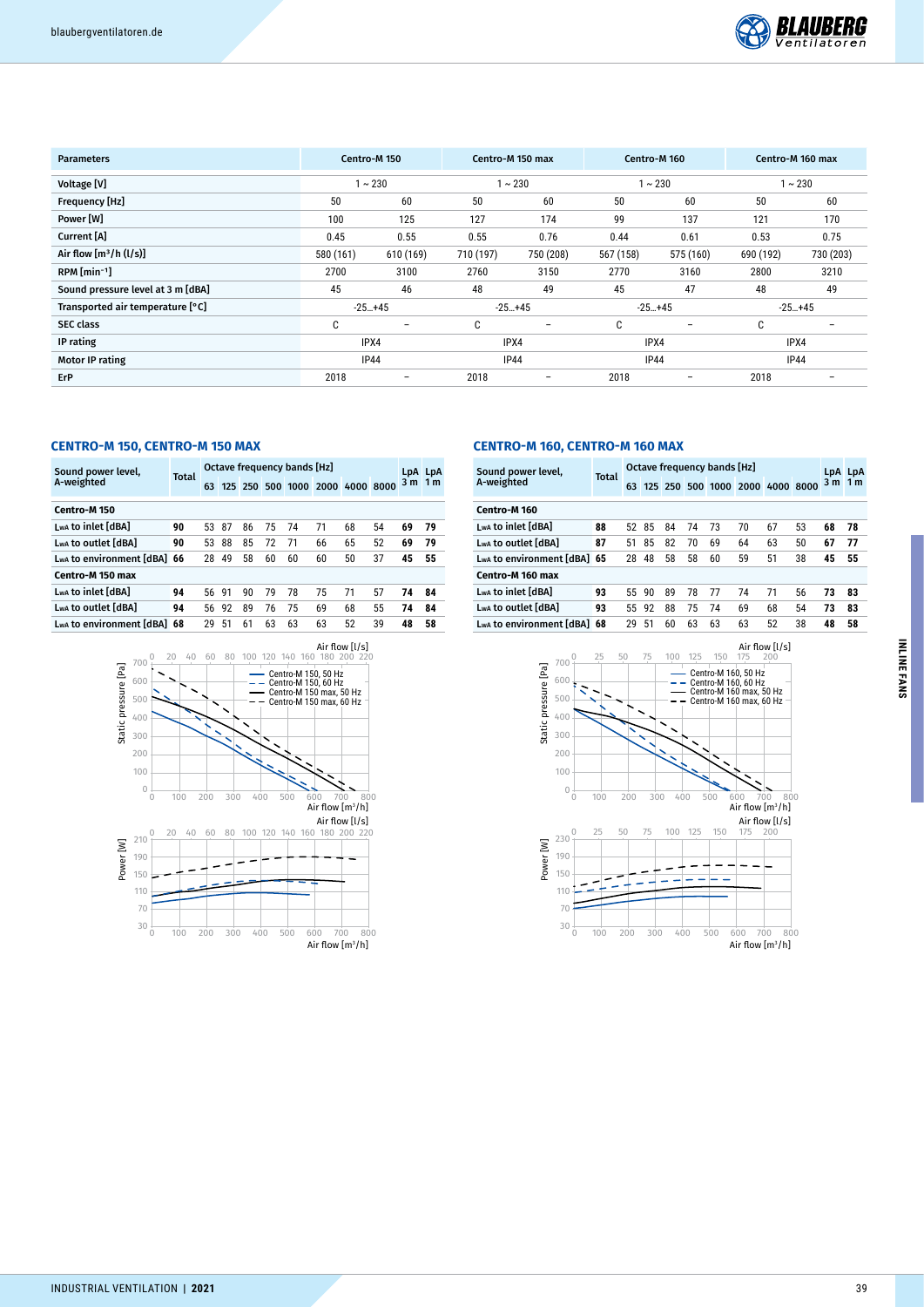

| <b>Parameters</b>                 | Centro-M 200                     |                          | Centro-M 200 max |                          | Centro-M 250 E |             | Centro-M 250 |
|-----------------------------------|----------------------------------|--------------------------|------------------|--------------------------|----------------|-------------|--------------|
| Voltage [V]                       |                                  | $1 - 230$                |                  | $1 - 230$                | $1 - 230$      |             | $1 - 230$    |
| Frequency [Hz]                    | 50<br>60                         |                          | 50               | 60                       | 50             | 50          | 60           |
| Power [W]                         | 135<br>182                       |                          | 193              | 240                      | 95             | 194         | 240          |
| Current [A]                       | 0.59<br>0.79                     |                          | 0.84             | 1.05                     | 0.47           | 0.85        | 1.05         |
| Air flow $[m^3/h (l/s)]$          | 1070 (294)<br>1220 (339)         |                          | 1150 (319)       | 1200 (333)               | 900 (250)      | 1420 (394)  | 1520 (422)   |
| $RPM$ [min <sup>-1</sup> ]        | 2710<br>3120                     |                          | 2780             | 2850                     | 2050           | 2790        | 2860         |
| Sound pressure level at 3 m [dBA] | 48                               | 50                       | 49               | 49                       | 47             | 50          | 51           |
| Transported air temperature [°C]  | $-25+45$                         |                          | $-25+45$         |                          | $-25+45$       | $-25+45$    |              |
| <b>SEC class</b>                  | C                                | $\overline{\phantom{0}}$ |                  | $\overline{\phantom{0}}$ | C              |             |              |
| IP rating                         | IPX4                             |                          | IPX4             |                          | IPX4           | IPX4        |              |
| <b>Motor IP rating</b>            | <b>IP44</b>                      |                          | <b>IP44</b>      |                          | <b>IP44</b>    | <b>IP44</b> |              |
| ErP                               | 2018<br>$\overline{\phantom{0}}$ |                          | 2018             |                          | 2018           | 2018        |              |

#### **CENTRO-M 200, CENTRO-M 200 MAX**

| A-weighted<br>$3m$ 1 m<br>125 250 500 1000 2000 4000 8000<br>63<br>Centro-M 200<br>Lwa to inlet [dBA]<br>82<br>74<br>63<br>90<br>81<br>49<br>78<br>87<br>69<br>79<br>81<br>87<br>Lwa to outlet [dBA]<br>82<br>79<br>74<br>67<br>64<br>81<br>79<br>77<br>46<br>-77<br>L <sub>wA</sub> to environment [dBA]<br>63<br>62<br>53<br>39<br>52<br>63<br>48<br>68<br>60<br>58<br>29<br>Centro-M 200 max<br>Lwa to inlet [dBA]<br>75<br>95<br>72<br>78<br>74<br>91<br>57<br>92<br>79<br>56.<br>84<br>Lwa to outlet [dBA]<br>94<br>75<br>74<br>69<br>68<br>74<br>89<br>54<br>84<br>92<br>56<br>L <sub>wa</sub> to environment [dBA] 70<br>53<br>59<br>62<br>64<br>39<br>49<br>52<br>64<br>64<br>29 | Sound power level, | <b>Total</b> | Octave frequency bands [Hz] |  | LpA LpA |  |  |  |
|------------------------------------------------------------------------------------------------------------------------------------------------------------------------------------------------------------------------------------------------------------------------------------------------------------------------------------------------------------------------------------------------------------------------------------------------------------------------------------------------------------------------------------------------------------------------------------------------------------------------------------------------------------------------------------------|--------------------|--------------|-----------------------------|--|---------|--|--|--|
|                                                                                                                                                                                                                                                                                                                                                                                                                                                                                                                                                                                                                                                                                          |                    |              |                             |  |         |  |  |  |
|                                                                                                                                                                                                                                                                                                                                                                                                                                                                                                                                                                                                                                                                                          |                    |              |                             |  |         |  |  |  |
|                                                                                                                                                                                                                                                                                                                                                                                                                                                                                                                                                                                                                                                                                          |                    |              |                             |  |         |  |  |  |
|                                                                                                                                                                                                                                                                                                                                                                                                                                                                                                                                                                                                                                                                                          |                    |              |                             |  |         |  |  |  |
|                                                                                                                                                                                                                                                                                                                                                                                                                                                                                                                                                                                                                                                                                          |                    |              |                             |  |         |  |  |  |
|                                                                                                                                                                                                                                                                                                                                                                                                                                                                                                                                                                                                                                                                                          |                    |              |                             |  |         |  |  |  |
|                                                                                                                                                                                                                                                                                                                                                                                                                                                                                                                                                                                                                                                                                          |                    |              |                             |  |         |  |  |  |
|                                                                                                                                                                                                                                                                                                                                                                                                                                                                                                                                                                                                                                                                                          |                    |              |                             |  |         |  |  |  |
|                                                                                                                                                                                                                                                                                                                                                                                                                                                                                                                                                                                                                                                                                          |                    |              |                             |  |         |  |  |  |



#### **CENTRO-M 250 E, CENTRO-M 250**

| Sound power level,          | <b>Total</b> |    | Octave frequency bands [Hz] |    | LpA LpA |    |                                 |    |    |                |                |
|-----------------------------|--------------|----|-----------------------------|----|---------|----|---------------------------------|----|----|----------------|----------------|
| A-weighted                  |              | 63 |                             |    |         |    | 125 250 500 1000 2000 4000 8000 |    |    | 3 <sub>m</sub> | 1 <sub>m</sub> |
| Centro-M 250 E              |              |    |                             |    |         |    |                                 |    |    |                |                |
| Lwa to inlet [dBA]          | 89           | 60 | 76                          | 83 | 81      | 83 | 79                              | 75 | 64 | 68             | 78             |
| Lwa to outlet [dBA]         | 87           | 63 | 75                          | 72 | 80      | 82 | 80                              | 75 | 62 | 66             | 76             |
| Lwa to environment [dBA] 67 |              | 34 | 48                          | 59 | 62      | 62 | 60                              | 49 | 38 | 47             | 57             |
| Centro-M 250                |              |    |                             |    |         |    |                                 |    |    |                |                |
| Lwa to inlet [dBA]          | 90           | 61 | 78                          | 85 | 83      | 85 | 81                              | 77 | 65 | 70             | 80             |
| Lwa to outlet [dBA]         | 88           | 64 | 77                          | 73 | 82      | 84 | 82                              | 77 | 63 | 68             | 78             |
| Lwa to environment [dBA]    | 71           | 38 | 52                          | 62 | 66      | 65 | 64                              | 58 | 44 | 50             | 60             |



**INLINE FANS**

INLINE FANS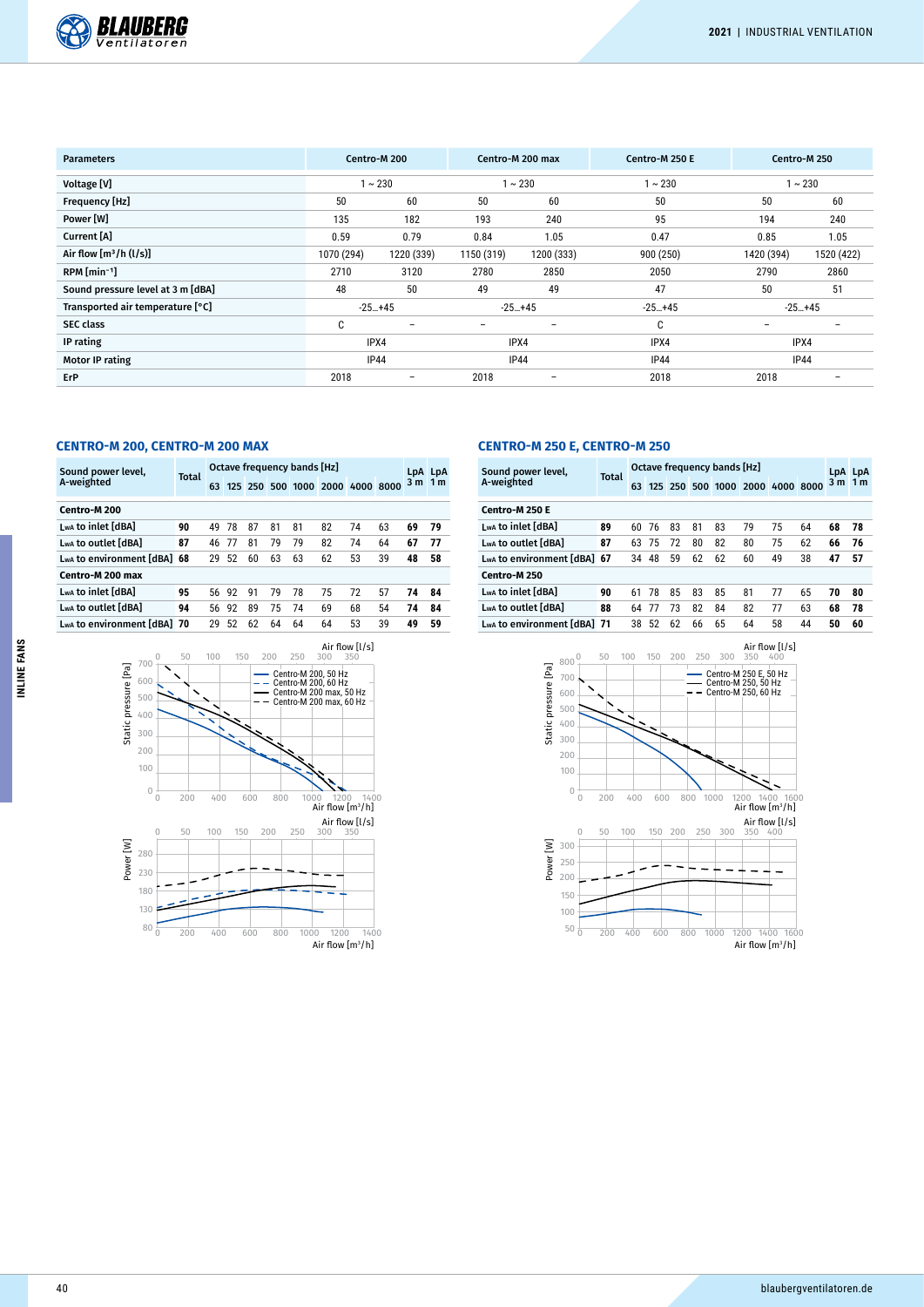

| <b>Parameters</b>                 | Centro-M 315                                         |  | Centro-M 315 max |            | Centro-M 355 L |                 |  |  |
|-----------------------------------|------------------------------------------------------|--|------------------|------------|----------------|-----------------|--|--|
| Voltage [V]                       | $1 - 230$                                            |  |                  | $1 - 230$  | $1 - 230$      |                 |  |  |
| Frequency [Hz]                    | 50<br>60                                             |  | 50               | 60         | 50             | 60              |  |  |
| Power [W]                         | 171<br>241                                           |  | 295              | 413        |                | 297             |  |  |
| Current [A]                       | 0.77<br>1.05                                         |  | 1.34             | 1.8        |                | 1.30            |  |  |
| Air flow $[m^3/h (l/s)]$          | 1550 (431)<br>1440 (400)                             |  | 1920 (533)       | 1980 (550) |                | 2350 (653)      |  |  |
| $RPM$ [min <sup>-1</sup> ]        | 2600<br>2850                                         |  | 2720             | 2780       |                | 1620            |  |  |
| Sound pressure level at 3 m [dBA] | 53<br>52                                             |  | 54               | 55         | 58             | 59              |  |  |
| Transported air temperature [°C]  | $-25+45$                                             |  | $-25+45$         |            | $-25+45$       |                 |  |  |
| <b>SEC class</b>                  | $\overline{\phantom{0}}$<br>$\overline{\phantom{m}}$ |  | -                | $-$        |                | $\qquad \qquad$ |  |  |
| IP rating                         | IPX4                                                 |  | IPX4             |            | IPX4           |                 |  |  |
| <b>Motor IP rating</b>            | <b>IP44</b>                                          |  | <b>IP44</b>      |            | <b>IP44</b>    |                 |  |  |
| ErP                               | 2018                                                 |  | 2018             |            | 2018           |                 |  |  |

## **CENTRO-M 315, CENTRO-M 315 MAX**

| Sound power level,<br>A-weighted | Total | Octave frequency bands [Hz] |    |    |    |    |                       |           |    |     | LpA LpA        |
|----------------------------------|-------|-----------------------------|----|----|----|----|-----------------------|-----------|----|-----|----------------|
|                                  |       | 63                          |    |    |    |    | 125 250 500 1000 2000 | 4000 8000 |    | 3 m | 1 <sub>m</sub> |
| Centro-M 315                     |       |                             |    |    |    |    |                       |           |    |     |                |
| Lwa to inlet [dBA]               | 92    | 62                          | 80 | 87 | 85 | 87 | 83                    | 79        | 66 | 71  | 81             |
| Lwa to outlet [dBA]              | 91    | 66                          | 79 | 75 | 84 | 87 | 84                    | 79        | 65 | 70  | 80             |
| Lwa to environment [dBA] 72      |       | 37                          | 51 | 64 | 67 | 67 | 65                    | 53        | 41 | 52  | 62             |
| Centro-M 315 max                 |       |                             |    |    |    |    |                       |           |    |     |                |
| Lwa to inlet [dBA]               | 94    | 63                          | 81 | 88 | 86 | 88 | 84                    | 80        | 68 | 73  | 83             |
| Lwa to outlet [dBA]              | 92    | 67                          | 81 | 77 | 86 | 88 | 86                    | 81        | 66 | 72  | 82             |
| Lwa to environment [dBA] 74      |       | 38                          | 53 | 66 | 69 | 69 | 67                    | 54        | 42 | 54  | 64             |



#### **CENTRO-M 355 L**

| Sound power level,<br>A-weighted | <b>Total</b>                | Octave frequency bands [Hz] |  |       |                |    |    |    |                                    |          | LpA LpA |      |
|----------------------------------|-----------------------------|-----------------------------|--|-------|----------------|----|----|----|------------------------------------|----------|---------|------|
|                                  |                             |                             |  |       |                |    |    |    | 63 125 250 500 1000 2000 4000 8000 | $3m$ 1 m |         |      |
|                                  | Lwa to inlet [dBA]          | 95                          |  |       | 57 82 80 84 90 |    |    | 91 | 86                                 | 75       | 74      | - 84 |
|                                  | Lwa to outlet [dBA]         | 96                          |  | 61 74 | 84             | 81 | 90 | 93 | 85                                 |          | 75      | - 85 |
|                                  | Lwa to environment [dBA] 78 |                             |  | 33 55 | 64             | 72 | 74 | 74 | 64                                 | 56       | 58      | 68   |